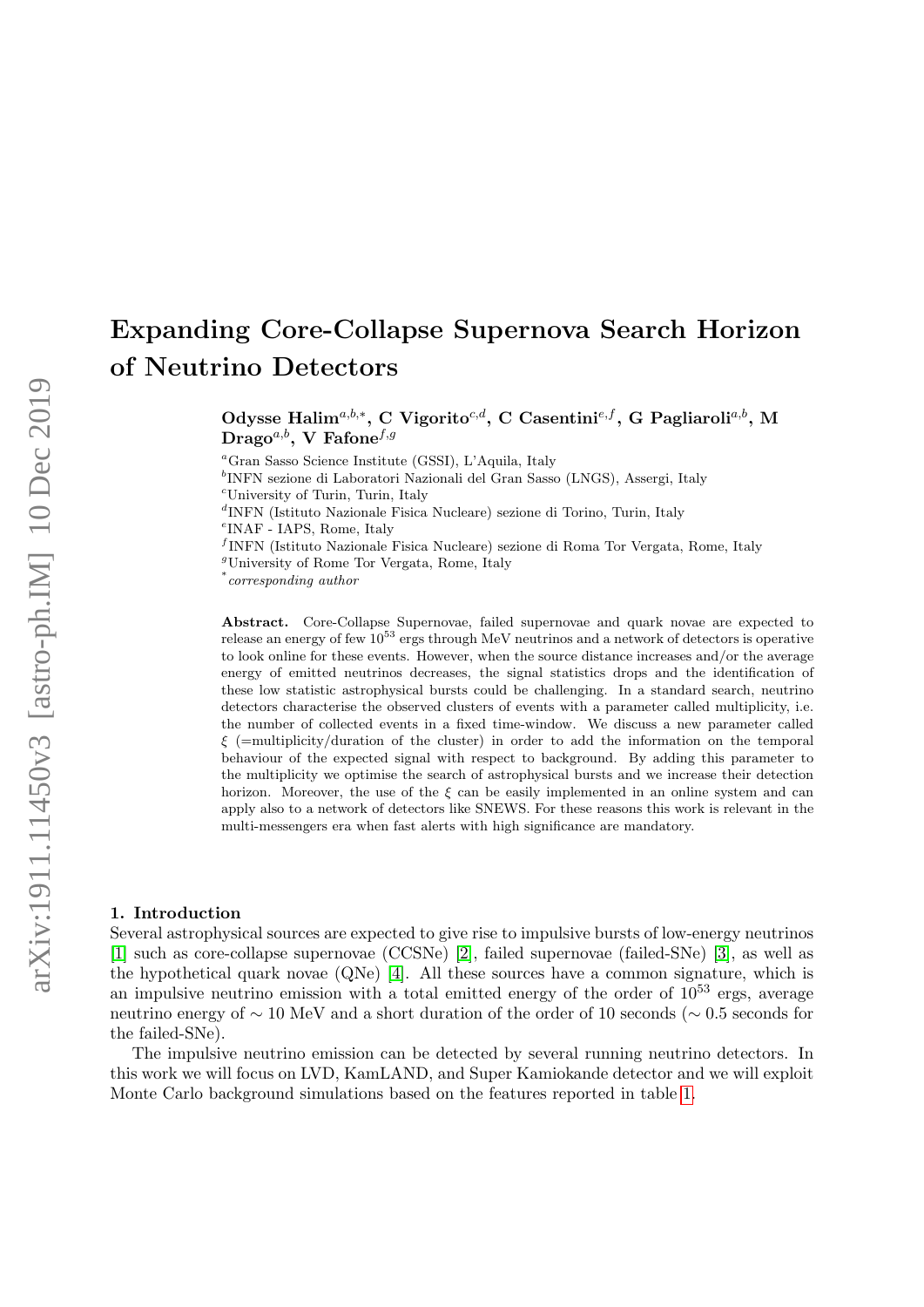| Detectors                  | LVD.                                                  | KamLAND      | SuperK                                                     |
|----------------------------|-------------------------------------------------------|--------------|------------------------------------------------------------|
| Type                       | Liquid Scin.                                          | Liquid Scin. | Water Cherenkov                                            |
|                            | Channel, mass IBD, $\bar{\nu}_e$ , 1 kton             |              | IBD, $\bar{\nu}_e$ , 1 kton IBD, $\bar{\nu}_e$ , 22.5 kton |
| $f_{\rm bkg}, E_{\rm thr}$ | $0.028$ Hz, 10 MeV $0.015$ Hz, 1MeV $0.012$ Hz, 7 MeV |              |                                                            |

<span id="page-1-0"></span>Table 1. Specifications of the involved detectors.

### 2. The modified imitation frequency

In low energy neutrino analysis to search for CCSNe, a temporal data set from a detector is binned in a sliding time window of  $w = 20$  seconds. The group of events inside each window is defined as a *cluster* and the number of events in the cluster is called multiplicity  $m_i$ . The multiplicity distribution due to background only events is supposed to follow Poisson distribution and the *i*-th cluster *imitation frequency*<sup>[1](#page-1-1)</sup> ( $f^{im}$ ), correlated with the significance, is defined as:

<span id="page-1-2"></span>
$$
f_i^{im} = 8640 \times \sum_{k=m_i}^{\infty} \frac{(f_{bkg} \cdot w)^k e^{-f_{bkg} \cdot w}}{k} [\text{day}^{-1}] = 8640 \times \sum_{k=m_i}^{\infty} P(k) \tag{1}
$$

where 8640 is the total number of bins in one day being the search performed, at first, in consecutive 20 second bins, and then by shifting the temporal bins of 10 seconds in order to eliminate boundary problems. In this formula  $P(k)$  represents the probability that a cluster of multiplicity k is produced by the background.

Based on [\[1\]](#page-3-0), we also characterised each cluster by its duration, i.e. the time elapsing from the first to the last event in the cluster. This duration of a cluster, thus, can range from 0 to 20 seconds. We introduce the new-added parameter ( $\xi$ ) for each cluster defined as  $\xi \equiv \frac{[multiplier]}{[duration]}$ . The results of [\[1\]](#page-3-0) showed that by performing a new additional cut in  $\xi$ , it is possible to disentangle further the simulated astrophysical signals from background.

In this work, instead of using  $\xi$  as a hard cut, we can define a two parameter  $(m_i \text{ and } \xi)$ imitation frequency for each cluster, called  $F^{im}$  (capital letter), calculated as the following:

$$
F_i^{im} = 8640 \times \sum_{k=m_i}^{\infty} P(k) \int_{\xi=\xi_i}^{\infty} P(\xi \ge \xi_i | k) d\xi.
$$
 (2)

In this equation the numerical factor is the same as in equation [1,](#page-1-2) while the term inside the sum represents the joint probability  $P(k,\xi)$ , i.e. the probability that a cluster with multiplicity k and a specific value for  $\xi$  is produced by the background. This joint probability can be reduced to  $P(k,\xi) = P(\xi|k)P(k)$ , thanks to the total probability law where  $P(\xi|k)$  is the conditional probability that a cluster with multiplicity k is present with a specific  $\xi$  value. The conditional probability can be derived for each detector by taking into account the distribution of the  $\xi$  values from clusters only due to background, following [\[1\]](#page-3-0). As a leading example the distribution for Super Kamiokande is reported in figure [1](#page-2-0) in the form of a probability density functions (PDF). The black solid line in the figure represents the normalised probability for background clusters to have a specific value of  $\xi$  so that,

<span id="page-1-3"></span>
$$
\int_{k/20}^{\infty} N_k f(\xi) d\xi = \int_{k/20}^{\infty} P(\xi \ge \xi_i | k) d\xi = 1,
$$
\n(3)

<span id="page-1-1"></span><sup>1</sup> This imitation frequency can be also understood as  $false\text{-}alarm\text{-}rate$ , FAR.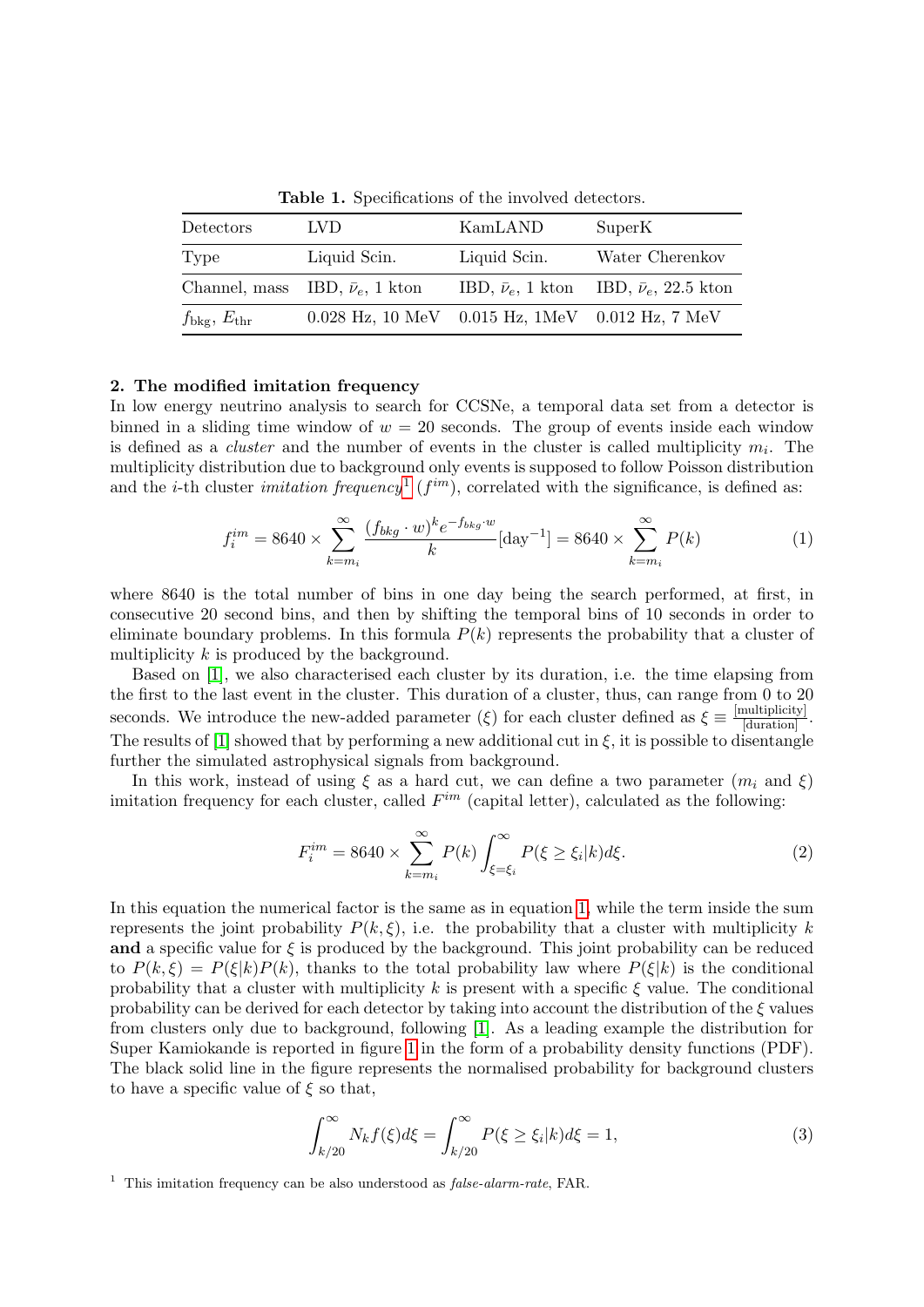

<span id="page-2-0"></span>Figure 1. Probability density functions for background plus signal clusters as functions of the parameter and for different distances in the case of SuperK detector. The black solid line shows the PDF of pure background clusters. Figure is taken from [\[1\]](#page-3-0).

where k in this case is a *possible* multiplicity value. In [\[1\]](#page-3-0), it has been observed that the background curve has a probability density function (PDF) of 4-parameter Gamma distribution with some *p*-value of the fit. However, in order to be more generic, we will not use any distribution fit and we rely on the interpolation of the simulated background.

We argue that simulated injections should have smaller values of imitation frequency when we use the new method while background cluster imitation frequencies should be unchanged. We know for sure that the cluster multiplicity is never 0 inside this 20-second bin and  $\xi_{\rm min}$  has a value of  $k/$ [max duration]  $\rightarrow k/20$ . Then, we can rearrange equation [3](#page-1-3) with the normalisation factor written as  $N_k = 1/\int_{k/20}^{\infty} f(\xi) d\xi$ . Therefore, the conditional probability becomes,

$$
P(\xi|k) = P(\xi \ge \xi_i|k) = 1 - \frac{\int_{k/20}^{\xi \ge k/20} f(\xi) d\xi}{\int_{k/20}^{\infty} f(\xi) d\xi},\tag{4}
$$

Thus the new imitation frequency can be written as,

<span id="page-2-2"></span>
$$
F_i^{im} = \left[ f_i^{im} - 8640 \times \sum_{k=m_i}^{m_i + n; n \le (20\xi - m_i)} P(k) N_k \int_{k/20}^{\xi} f(\xi) d\xi \right] [\text{day}^{-1}]. \tag{5}
$$

All in all, this new imitation frequency will work as long as we have a definite background distribution of  $f(\xi)$  for each detector.

## 3. Results

We reanalysed simulated KamLAND background + injections of 65 kpc from [\[1\]](#page-3-0) and we obtained more recovered injections (without adding any more noise) with our 2-parameter method. The comparison between the two methods is in figure [2:](#page-3-4) the green area is the standard 1-parameter search (m-only) while the red area is the improvement for our 2-parameter method  $(m, \xi)$  where both areas pass the threshold in imitation frequency<sup>[2](#page-2-1)</sup> of  $\leq 1/100$  years following the SNEWS [\[5\]](#page-3-5) criteria. Several recovered injections lie on the red area, meaning that they are recovered by the new method but missed in the standard method. More quantitative information can be seen in table [2](#page-3-6) for the efficiency ( $\equiv$  [recovered]/[total injections]) of both methods (column 3 and 4), while no noise surpassing the threshold (column 2).

<span id="page-2-1"></span><sup>&</sup>lt;sup>2</sup> equation [1](#page-1-2) is the imitation frequency for the 1-parameter while equation [5](#page-2-2) for the 2-parameter.